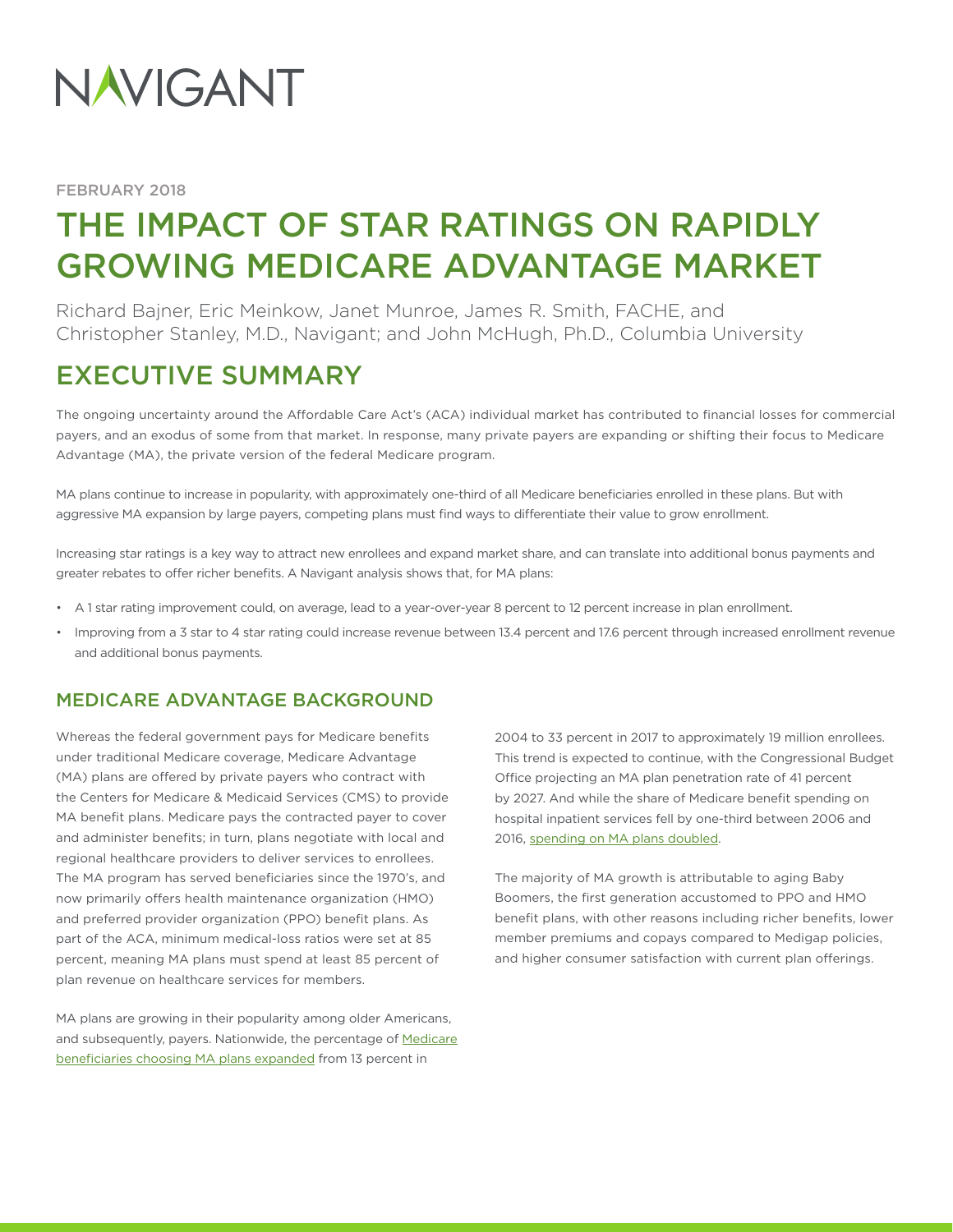#### WHY PAYERS LIKE MA:

- Plan premiums, which can average around [\\$1,000 per member per month,](https://www.bloomberg.com/news/articles/2017-08-04/obamacare-shy-insurers-see-profit-and-growth-in-care-for-seniors) are paid by the federal government, ensuring a steady revenue stream.
- More profitable than administrative services only self-funded plans.
- Provides retention potential for plan's commercial members who age out of commercial into traditional Medicare.
- MA members are much more likely to stay with their MA payer, unlike commercial members who tend to switch around plans.

#### WHY HOSPITALS AND HEALTH SYSTEMS LIKE MA WITHIN A VALUE-BASED ARRANGEMENT:

- MA plan benefit design strongly favors in-network utilization, helping providers reduce inpatient and outpatient leakage.
- Offers additional upside opportunity to improve quality by closing gaps in care (feeds directly into determining plan's star rating), improve coding accuracy (ensures appropriate funding from CMS for assigned members' conditions), lower unnecessary utilization, and share in rebates which reduces certain expenses.

#### WHY MEDICARE BENEFICIARIES LIKE MA:

- MA benefit plans must include the same covered benefits as traditional Medicare benefits, plus enhanced benefits like vision, dental, and hearing aids.
- A cheaper option compared to traditional Medicare, including lower out-of-pocket liability.
- Less confusing than freestanding drug benefit programs, requiring little paperwork as claims submissions often aren't required.
- Emphasize preventative care through 100 percent coverage for annual preventive physician visit, gym memberships, nurse help hotlines, and more.

## MA PLAN STRATEGIES

[Ongoing MA expansion](https://www.forbes.com/sites/brucejapsen/2017/09/20/anthem-to-buy-medicare-advantage-plan-in-lucrative-florida/#234e4ec2622b) by such payers as UnitedHealth Group, Aetna, Anthem, and Humana, has made it more difficult for plans to maintain control over their enrollee population. Therefore, plans must employ new strategies to preserve adequate enrollment and ensure ongoing viability.

One of the key strategies is to increase the [plan's star rating](https://www.cms.gov/Newsroom/MediaReleaseDatabase/Fact-sheets/2016-Fact-sheets-items/2016-10-12.html), as per member per month (PMPM) rates paid by the CMS vary based on certain star rating thresholds. Plans that are rated 3.5 stars or less are paid a base rate based on the county in which it enrolls beneficiaries. However, if the plan increases the rating to 4 stars or more, the plan is paid a 5 percent bonus in addition to the base rate. Furthermore, plans achieving a 5 star rating can enroll members throughout the year, while plans below 5 stars can only enroll members during the late fall annual election period.

While the bonus payment provides additional revenue to the managed care organization (MCO) that operates and administers the MA plan, the improvement in star ratings can enhance the health plan's performance in another way. Plans receiving a bonus payment can also attain a greater level of rebate, as

shown in Figure 2 below, compared with plans that receive a rating of 4 stars or less. Specifically, rebates are calculated, for each plan, as a percentage of the difference between the risk-adjusted service area benchmark and the risk-adjusted bid. This should have a snowball effect on enrollment and market share, as the rebate payments "must be used to provide supplemental benefits to enrollees," according to the [Kaiser](https://www.kff.org/medicare/fact-sheet/medicare-advantage/) [Family Foundation.](https://www.kff.org/medicare/fact-sheet/medicare-advantage/)

*Figure 2: Applicable Bonus and Rebate Percentage Based on MA Plan Star Rating*

|                  | <b>BONUS</b><br><b>PAYMENT</b> | <b>REBATE</b><br><b>PERCENTAGE</b> |
|------------------|--------------------------------|------------------------------------|
| 5.0 Star         | 5.0%                           | 70%                                |
| 4.5 Star         | 5.0%                           | 70%                                |
| 4.0 Star         | 5.0%                           | 65%                                |
| 3.5 Star         | 0.0%                           | 65%                                |
| 3.0 Star or less | $0.0\%$                        | 50%                                |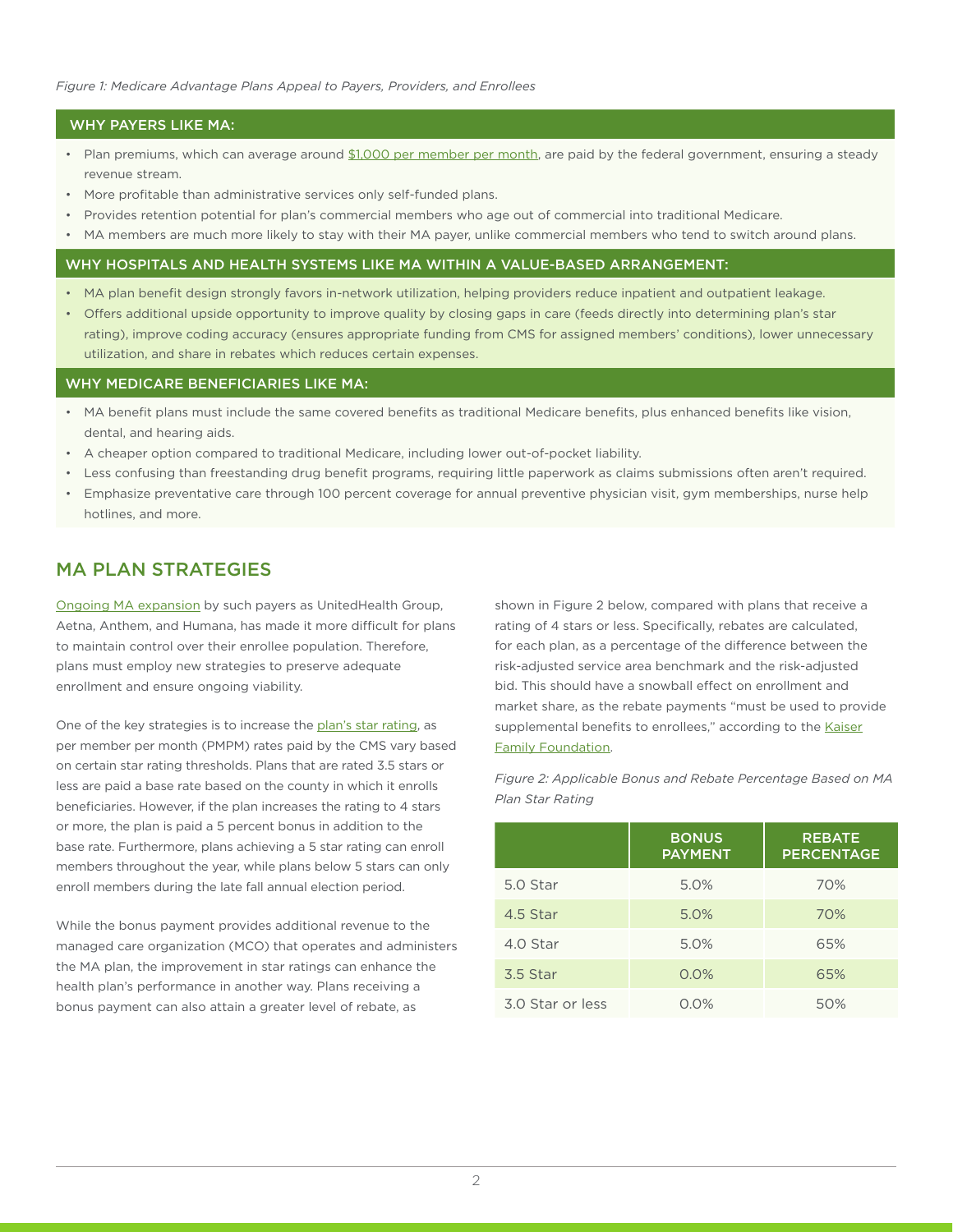## ACHIEVING FINANCIAL VIABILITY

In general, MA plans have five primary mechanisms to achieve financial viability:

- 1. Comprehensive and accurate patient risk scoring and diagnosis coding accuracy to reflect member health status;
- 2. Quality programs to identify and close gaps in care, which supports star ratings;
- 3. Managing the total cost of care for the covered population while maintaining or improving quality.
- 4. Reducing administrative loss ratio by expanding enrollment to optimize the operational infrastructure needed and spread fixed costs; and
- 5. Negotiating value-based arrangements with MA providers to engage in population health management and share in the savings that can achieve.

For all of the five mechanisms above, achieving each of them is much easier with a higher enrollment base. Increasing enrollment is a function of two primary factors.

First, the market itself is expanding. With an aging population, the number of MA enrollees will expand even if penetration rates remain stable. However, as stated previously, the overall penetration rate is also projected to grow, which, given 2017 levels of enrollment, could mean an additional 5.2 million individuals will be enrolled in MA by 2027.

The second factor contributing to enrollment growth is benefit design. Products with more generous benefit design are able to attract increasing numbers of beneficiaries. In fact, a 2013 study [in JAMA](https://jamanetwork.com/journals/jama/fullarticle/1557733) reported a 1 star higher rating was associated with a 9.5 percent increase in the likelihood to enroll. This was a somewhat expected result, as MCOs with higher star ratings can generate better rebates to be reinvested in more generous benefits, potentially leading to additional bonus payments. All of this can further differentiate a plan from its competitors and can directly contribute to enrollment growth.

## NAVIGANT ANALYSIS

To test the hypothesis that increasing star ratings will lead to increased enrollment, we constructed a database of 497 MA contracts from CMS' publicly available data over the years 2012 to 2016. Variables included contract type, county level penetration

rate, star rating, and other contract and county-level characteristics. The primary dependent variable was the year-over-year percentage change in enrollment, while the primary independent variable was the year-over-year change in star rating. Given the panel nature of the data, our model specified the within contract effect  $-$  if a plan were to increase or decrease star rating, the associated change in enrollment was estimated.

### *Results (See Figure 3)*

The analysis found that a 1 star increase in rating was associated with an 8 percent to 12 percent increase in beneficiary enrollment in the year following the increase. This increase was independent of overall changes in enrollment (i.e., the change would be in addition to overall county level changes in enrollment).

Between the increased enrollment and the increased PMPM payment, MA plans will experience sizeable annual revenue growth as a result of star rating improvements. On average, in 2016, the median enrollment for a 3 star contract was approximately 9,600 beneficiaries. An improvement in rating from 3 stars to 4 stars, which would generate additional bonus payments and potentially higher rebates, would drive revenue up between 13.4 percent and 17.6 percent, resulting in an additional \$12 million to \$16.2 million in revenue for a plan.

*Figure 3: Revenue Enhancement, 3 to 4 Star MA Plan Rating Improvement*

|                                     | <b>8% INCREASE</b> | <b>12% INCREASE</b> |
|-------------------------------------|--------------------|---------------------|
| <b>Base Enrollment</b>              | 9,600              | 9,600               |
| <b>Total Enrollment</b><br>Increase | 8%                 | 12%                 |
| <b>Estimated New</b><br>Enrollment  | 10,368             | 10,752              |
| Base Rate                           | \$800              | \$800               |
| Rate Bonus                          | 5.0%               | 5.0%                |
| Rate + Bonus                        | \$840              | \$840               |
| <b>Base Revenue</b>                 | \$92.16 M          | \$92.16 M           |
| <b>Revised Revenue</b>              | \$104.5 M          | \$108.4 M           |
| Revenue Increase                    | 13.4%/\$12M        | 17.6%/\$16.2M       |